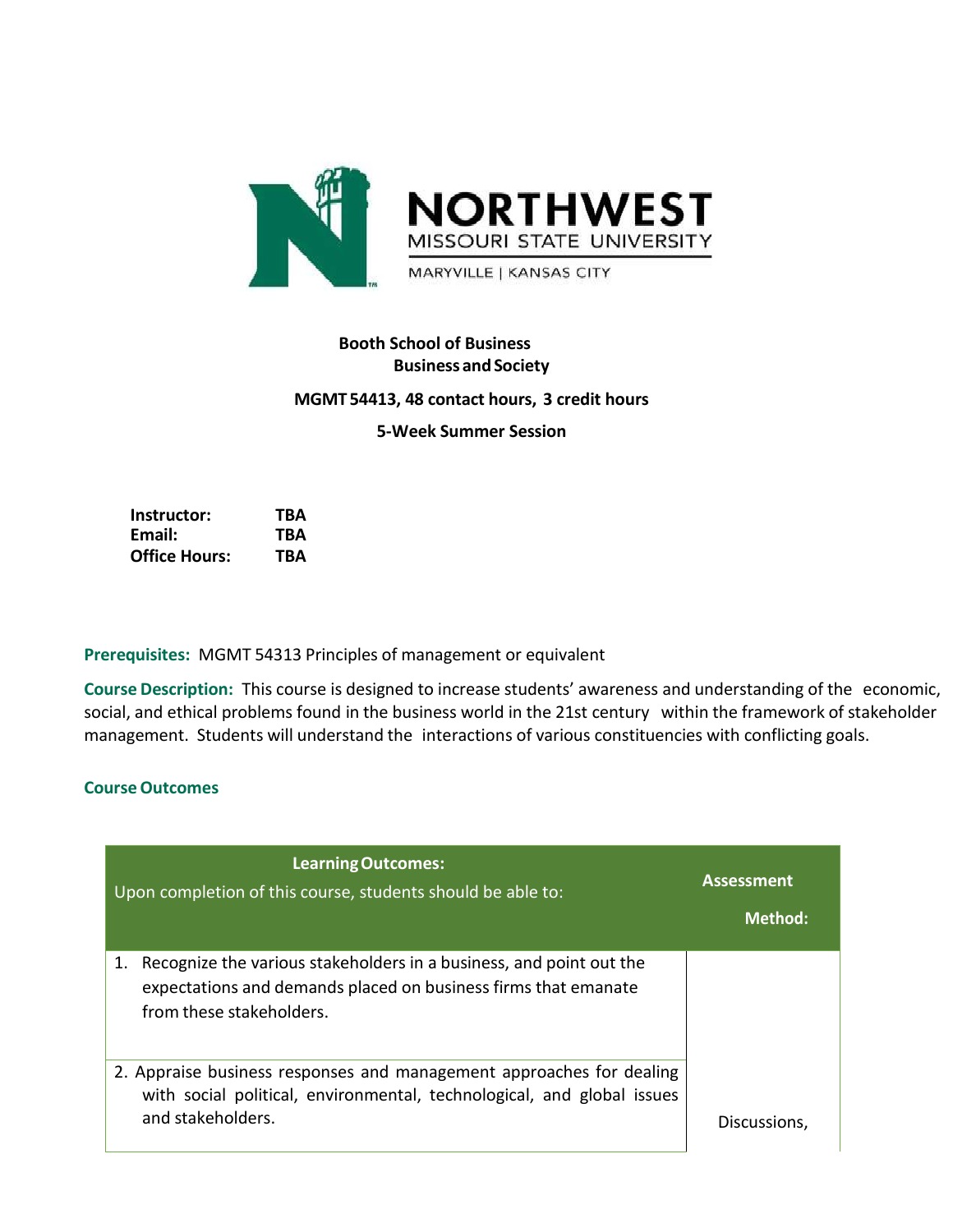| 3. Analyze and critique ethical issues and the influence these have on<br>management decision making, behaviors, policies and<br>society.<br>practices. | assignments,<br>quizzes, and<br>exams |
|---------------------------------------------------------------------------------------------------------------------------------------------------------|---------------------------------------|
| 4. Evaluate the extent to which social, ethical, public, environmental, and<br>global issues must be considered from a strategic perspective.           |                                       |

### **Materials**

*Carroll, Archie B. and Buchholtz, Ann K. (2008). Business and Society: Ethics and Stakeholder Management (Eighth Edition). South-Western Cengage Learning.*

Textbooks can be ordered through the Northwest Missouri State University Official Bookstore using the following link: [http://nwmissouri.bncollege.com](http://nwmissouri.bncollege.com/)

#### **Course Outline and Expectations**

Instructional Methods and Techniques

This course is delivered entirely as an online seminar. Participation is expected and required. Because of this instructional method, it is imperative that each student reads the assigned material and attends online prepared to discuss and participate. Students will be responsible for reading textbook material, interacting with supplemental material, engaging in discussions, and completing assignments.

#### Participation/Attendance

Students are responsible for interacting with the Northwest Online course site on a regular basis and meeting deadlines included in the course calendar.

### CourseCommunicationPolicy

In this course, we will use the canvas communication system. Information intended for the whole class will be posted in the announcements. Individual communications will go through Canvas mail or school e-mail. Make sure you check announcements and mail frequently. If it is posted, you are assumed to know it.

I will respond to inquiries within 48 hours on weekdays, and on Monday for emails received on Friday after 12:00. In the very rare case that you don't get a response from me after 3 days, e-mail me again.

It is helpful to link canvas (announcements and mail) to your Northwest student mail. You can do that in the settings section.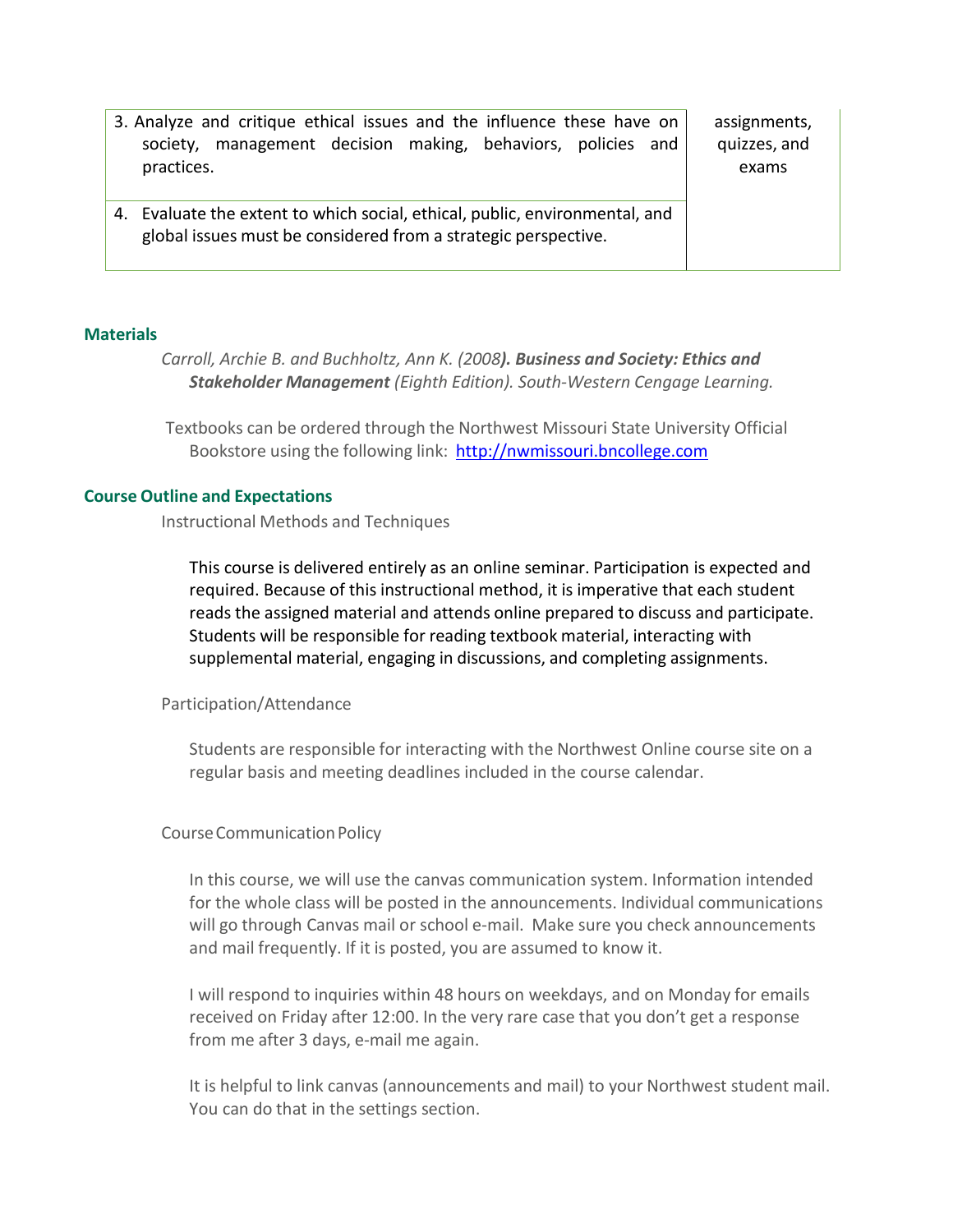## Book chapters

Students are required to read the assigned book chapters according to the course schedule. **Narrated** power points for each chapter are provided in order to help students understand and organize the content in each chapter; however, **presentations are not a substitute for reading the book**. If after reading the chapter and listening to the presentation you don't understand a concept or still have questions contact the professor through e-mail.

## Exams

There will be two partial exams. Each exam will include questions regarding the material in your book and information covered in the discussions. Although the final exam is not comprehensive, it will be cumulative (i.e., there are concepts and definitions in the early part of the class you are expected to know for doing well in the later part of the class).

Exams are scheduled from Sunday 12:00am to Saturday 11:59pm in the 2<sup>nd</sup> and 5<sup>th</sup> weeks. No exams will be given early, and make-up exams will be extremely rare. If a student misses an exam, it is the student's responsibility to contact the professor within 24 hours and provide the proper documentation that supports missing the exam. You will not be allowed to make up more than one exam. Exams may include essay, short answer, and/or multiple choice questions.

As an online class, the tests in this class must be completed using Respondus Monitor software and therefore, you must NOT use any form of assistance to complete the exam (book, notes, cell phone, additional computer connection, Google, another person).

Read "Things to know" for information about using Resondus Monitor software.

# Threaded discussions

There will be 5 threaded discussion throughout the course (one each week). Discussions are based on the book information assigned for that week. Discussions are open every Sunday and close for discussion every Saturday at 11:59pm. Each discussion requires an initial post (6 points) due no later than Tuesday, and at least 3 replies to other people's postings no later than Saturday (9 points). Grades on discussions are assigned based on the uniqueness, critical thinking, and contribution of each comment. There is no make-up for discussions. Deadlines for postings might sound too rigorous to you, but you need to consider that other people depend on your initial posting to make comments. Make sure you read through all the discussion posts, as these may appear again on the exam.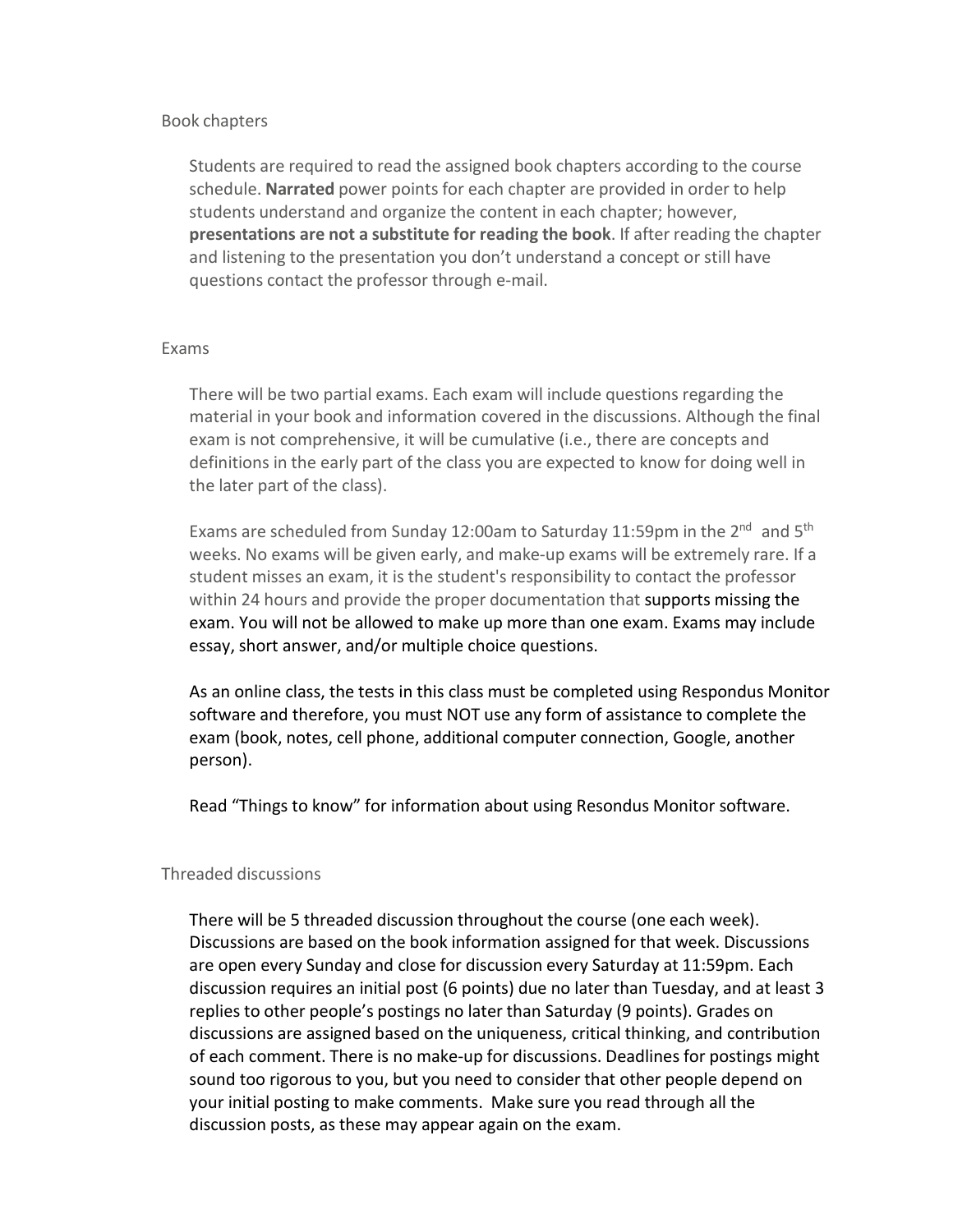For discussions and any other written assignments, make sure you are not plagiarizing any information. It is not acceptable to copy from the book or any other document.

Read "Things to know" for a detailed guideline for threaded discussions.

#### Quizzes

Every week (except on the weeks with exams) you will have a quiz covering the material from the book for that specific week. . All weeks quizzes cover at least 2 different chapters. Make sure you read all chapters before taking your quiz for those weeks. Each quiz is 10 points and is open to take at your convenience from Sunday 12:00am to Saturday 11:59pm. The quiz is timed and will automatically close after the allowed time has finished, therefore you have to take it in one single intent. You are not able to retake quizzes.

Quizzes also require Respondus Monitor and webcam.

### Assignments

There will be 4 different assignment throughout the course. **All assignments are in groups,** you can find your group members under the people tab of the menu. You will work with the same group for all assignments unless major issues arise in your group. Therefore, you will have the opportunity of evaluating your peer's work. Each assignment will be based on information about the book chapters covered that week and are due every Saturday at 11:59 pm, but you can turn in your assignments earlier.

Working in teams on-line can be challenging, but it is a skill necessary in the business environment. You can work in whichever way your team feels works best for them, **as long as each one of the team members contribute to each one of the assignments.** You can use the collaboration tab with google docs or Microsoft office, you can create a discussion board inside your group homepage or you can work outside the system. Either way, only one person in the team will need to upload the final document and it will automatically appear in all the inboxes of all team members.

#### Peer evaluation

In order to report any performance problems with your team members, you must send an e-mail to the professor not later than the following day when the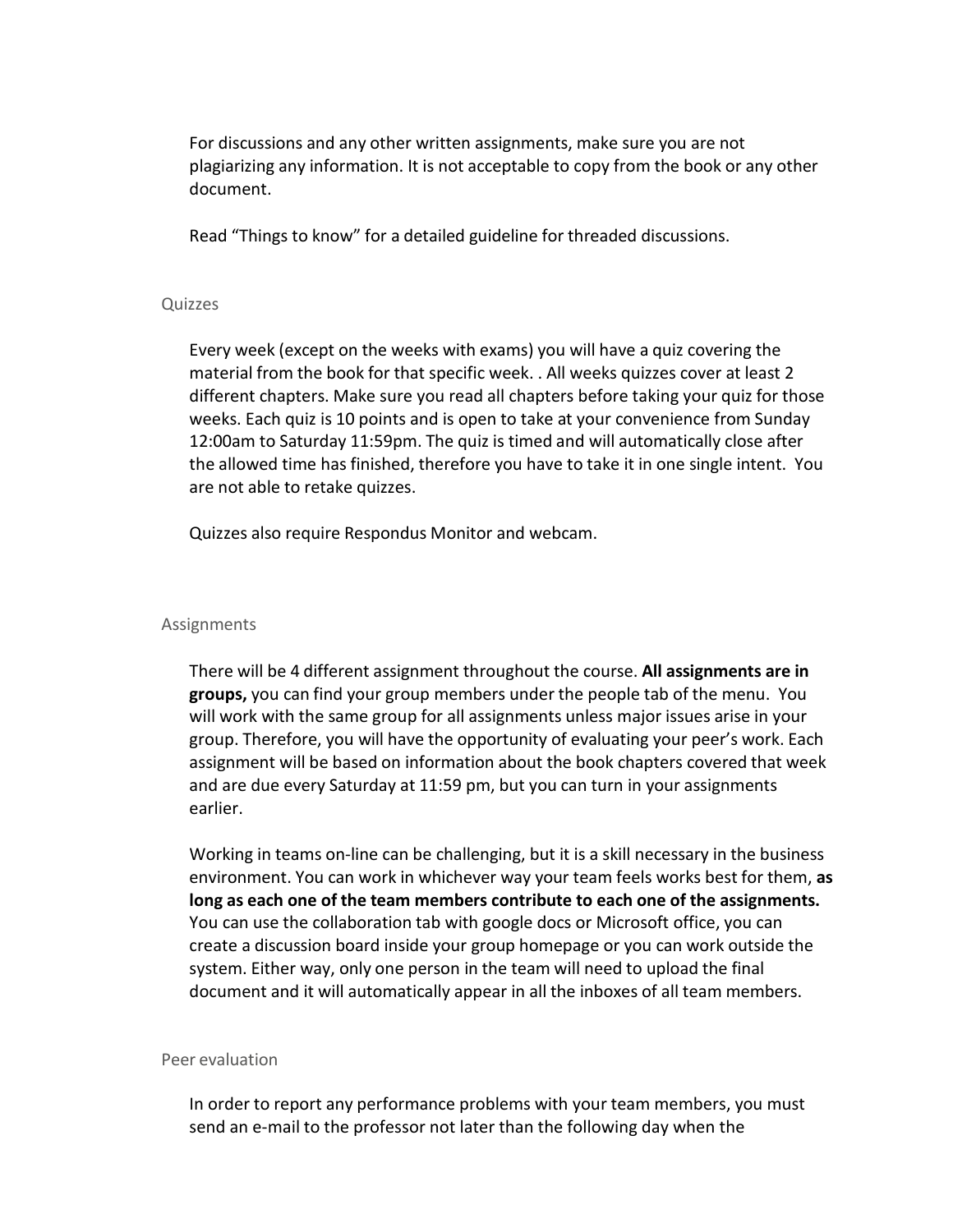assignment was due. The e-mail must be Peer evaluation, Assignment (number). In the e-mail you must inform me of the problems you had with your team members, and evaluate your peer's performance in a scale of 0% to 100% (for all members of the team). Each member of the team must send this e-mail individually. If a specific member does not contribute to the assignment, do not include his/her name in the assignment and send me a comment with the submission. I will consider this information, and adjust grades accordingly. In case of major issues with the teams, the professor can rearrange groups.

# **DO NOT DO THIS EVALUATION IF ALL MEMBERS OF THE TEAM ARE PERFORMING TO STANDARD**. I don't want to get e-mails if your team is working fine.

#### Late work

All late work will be graded according to the following:

- Up to 24 hours late can only get 70% of the grade.
- Following days: 10% extra drop in grade for each day late after the first day.
- Once work is graded and grades uploaded, I will not accept late work.

### Extra points

The relationship between business and society is always changing. Many events that happen around the world, change the social contract. Therefore, as managers you must be aware of all these changes, and understand how it will impact your business. For this purpose, we have an ongoing conversation about current events in the news. In the introduction module you will find a discussion of these events. You will have access to this discussion throughout the course and will be able to post anytime there is new information that we need to now. The "In the news" discussion closes the week before the final exam, so don't leave your contribution for the last moment.

I understand that there are many interesting things in the news, but to get credit you must post information about new information. "In the news" events refer to **NEW** developments impacting Businesses (e.g. new laws, the signing of a new treaty with other countries, financial problems, ecological disasters). Newsthat happened a month ago do not count for credit. The maximum extra points that you can get is 20 points, distributed in 2 different contributions (up to 10 points maximum for each contribution, only 2 contributions will be graded).

Grades for contributions will be assigned **only to the first person** that brakes the news. Do not post an event if someone else already did. Let's avoid overload of information. However, if the person that posted before you has inaccurate, misleading or incomplete information, you can post your information as a reply to that post, although you might not get the maximum points. To get points for a contribution, you must 1) accurately inform of the new development, 2) provide your source (including all necessary information to corroborate information) and if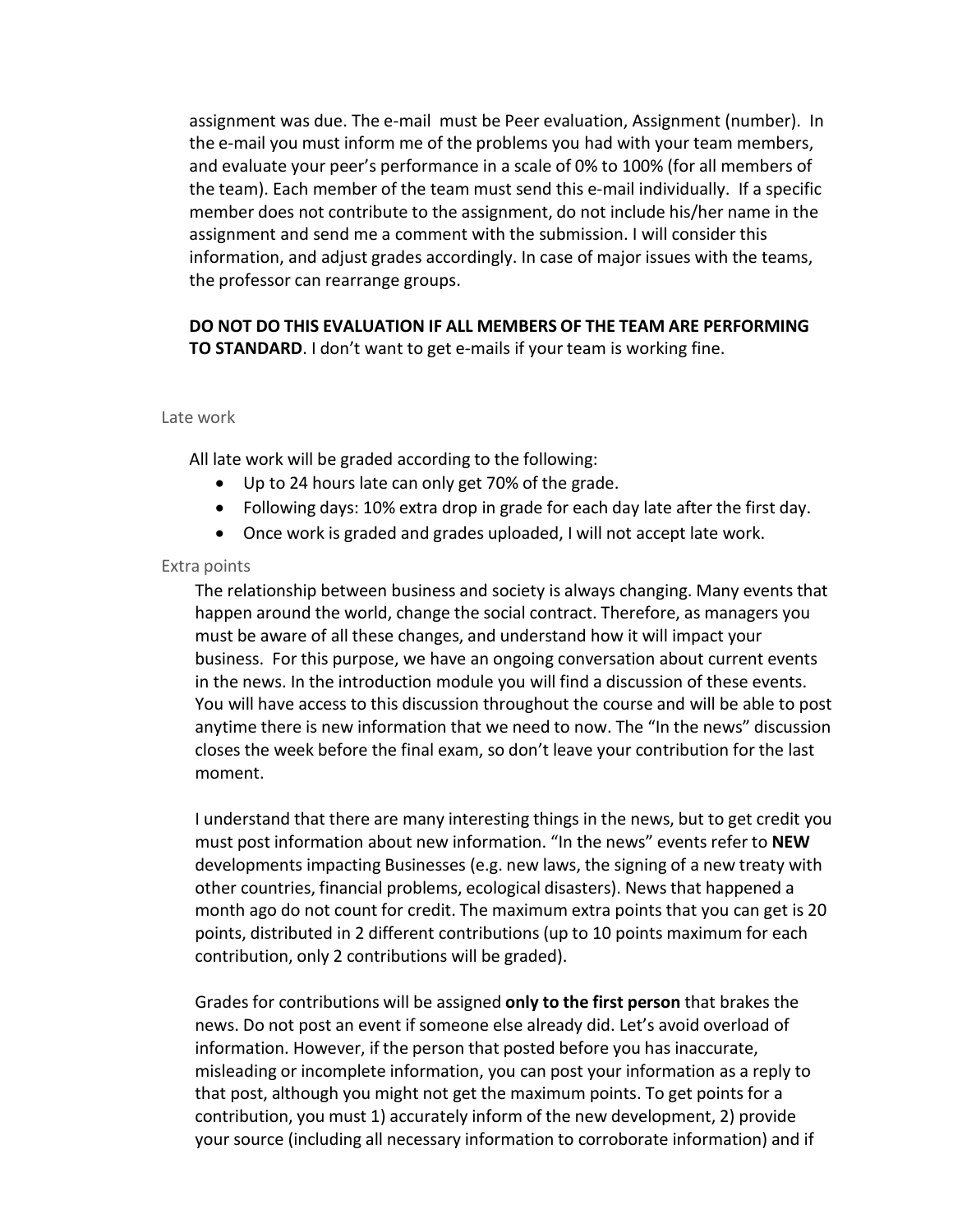possible a link to that source (reliable sources only), and 3) explain how this will impact the Businesses.

As explained before, "in the news" points are extra points. Therefore, you are not required to contribute to this discussion, but you are required to know the information posted there. Make sure you read this discussion at least before the exams, because information posted in there will be included in the exams.

## Course schedule adjustments

To allow students to get familiar with the course, the first week the initial post in the discussion and the quiz will be accepted until Thursday. All other work must be submitted according to the schedule.

For the final week, all work has to be finished by Friday. Therefore in the last week the exam, quiz, assignment and discussion are due on Friday midnight.

# **TechnologyRequirements**

Computer/Technology Requirements Technical Skills You are Required to Have Include:

- Ability to use the Canvas learning environment.
- Proficiency in using MS Word, MS Excel, MS PowerPoint and attaching these files to your assignment submissions.

Northwest Online (Canvas)

Access to Northwest Online is at: <https://www.nwmissouri.edu/online>

# **Grading and Evaluation**

Final Grade Calculation

| <b>Points</b> | $\%$            | Assessment                          |              |
|---------------|-----------------|-------------------------------------|--------------|
| 200           | 40%             | Partial exams                       | 2 @ 100 each |
| 60            | 12%             | Quizzes                             | 6 @ 10 each  |
| 120           | 24%             | Assignments                         | 8 @ 15 each  |
| 120           | 24%             | Threaded discussions                | 8 @ 15 each  |
| 500           | $\approx 100\%$ | Total points required               |              |
| 20            |                 | "In the news" possible extra points | 2@ 10 each   |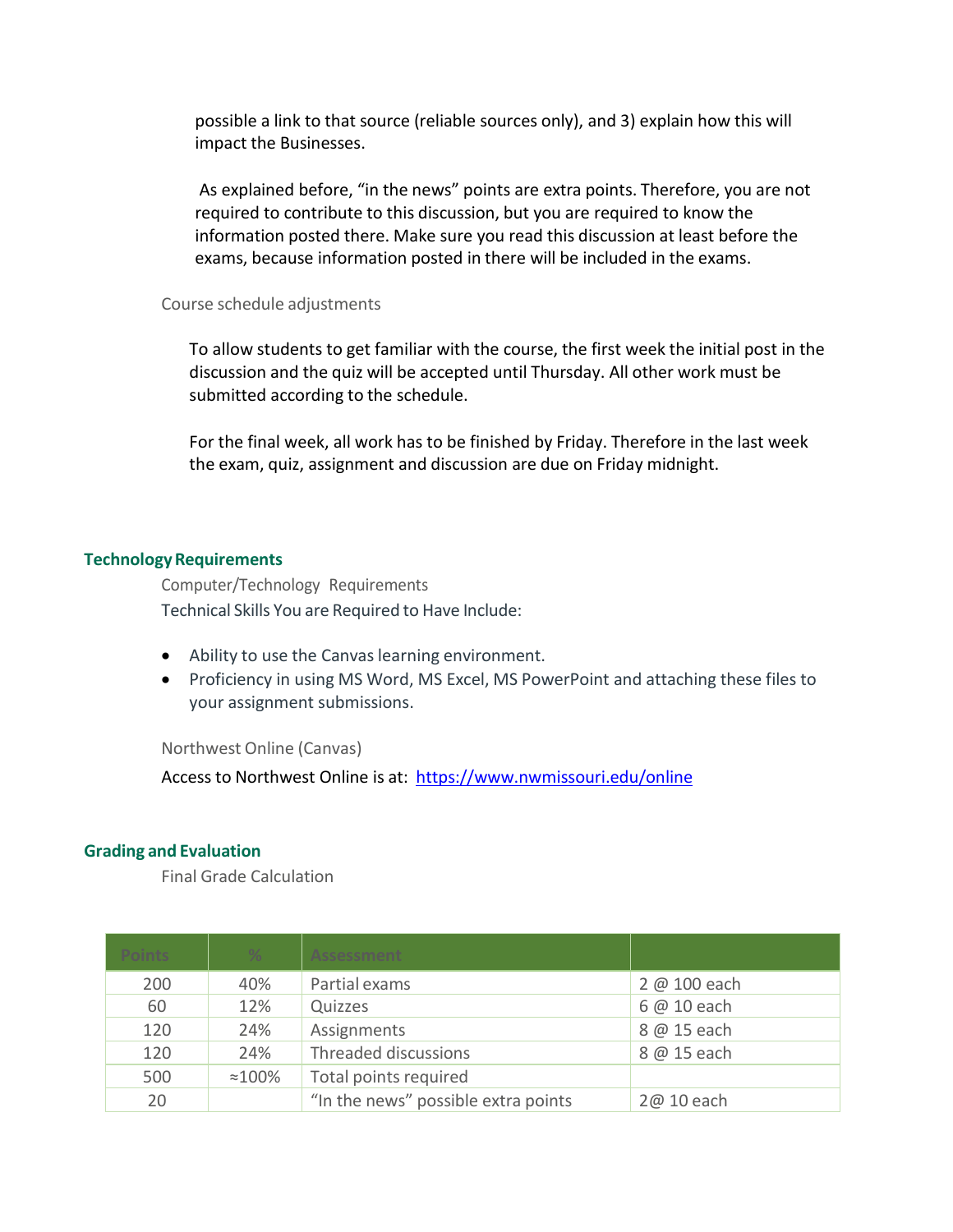| 90 % and | 80%-89.9% | 70% - 79.9% | 60-69.9% | 59.9% and |
|----------|-----------|-------------|----------|-----------|
| over     |           |             |          | under     |
|          |           |             |          |           |

\*\*Percentages are rounded for comparative purposes. In the gradebook, individual grades will be displayed in point numbers, total grade will be displayed as percentage, and the final grade will be displayed as a letter (after all grades have been inputted at the end of the course).

# **Course Topics**

Syllabus Subject to Change

| Week           | Topic/Assigned reading                  | <b>Chapters</b> | Assignments    | <b>Discussion</b> |
|----------------|-----------------------------------------|-----------------|----------------|-------------------|
| 1              | The business and society                | 1               |                | 1                 |
|                | relationship                            |                 | Social         |                   |
|                | The stakeholder approach                | 3               | environment    |                   |
|                |                                         |                 | factors        |                   |
|                | Corporate Citizenship                   | $\overline{2}$  | or             |                   |
|                | Corporate governance                    | 4               | Corporate      |                   |
|                | <b>Strategic Management</b>             | 5               | Governance     |                   |
|                |                                         |                 |                |                   |
| $\overline{2}$ | <b>Business Ethics</b>                  | 7               | $\overline{2}$ | $\overline{2}$    |
|                | Personal and organizational ethics      | 8               | Ethical        |                   |
|                |                                         |                 | decisions      |                   |
|                | <b>Ethics in the Global Arena</b>       | 9               | or             |                   |
|                | <b>Ethics and Technology</b>            | 10              | Global         |                   |
|                |                                         |                 | environment    |                   |
|                | Exam I                                  |                 |                |                   |
| 3              | Business government and                 | 11              | 3              | 3                 |
|                | regulation                              | 12              | Agencies       |                   |
|                | Public policy                           |                 | and            |                   |
|                |                                         |                 | Regulations    |                   |
|                | <b>Consumers: Information issues</b>    | 13              | or             |                   |
|                | <b>Consumers: Products and services</b> | 14              | Advertising    |                   |
|                |                                         |                 |                |                   |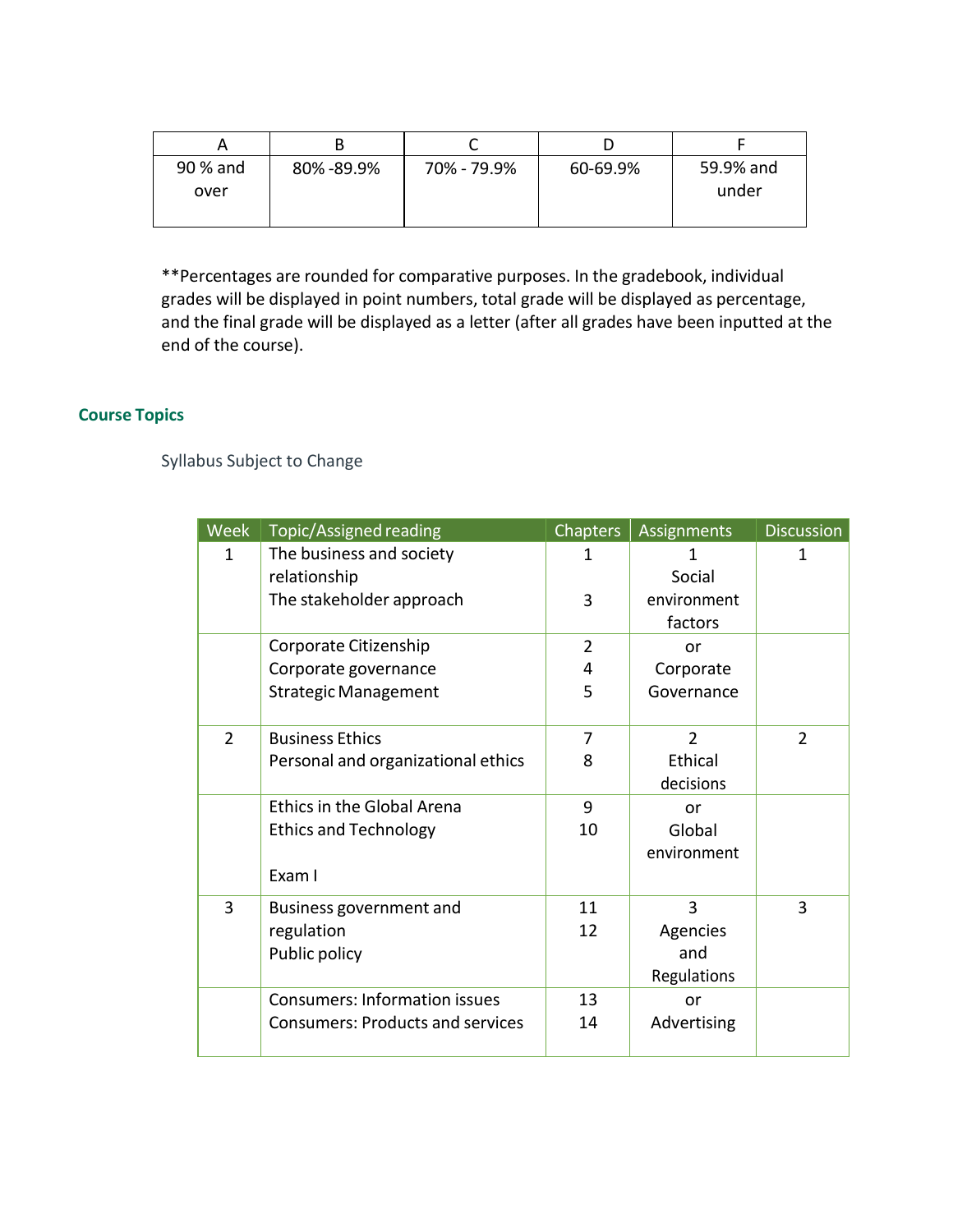| 4 | Natural environment<br>Community             | 15<br>16 | 4<br>Carbon<br>footprint | 4 |
|---|----------------------------------------------|----------|--------------------------|---|
|   | Privacy safety and<br>health                 | 17       | or<br>Criminal<br>record |   |
| 5 | Workplace issues<br>Discrimination<br>Exam 2 | 18<br>19 |                          | 5 |

# **Additional Course Information**

## Course Evaluation

At the end of this course, students are encouraged to complete the course evaluation provide through the course link.

# Code of Academic Integrity

Please refer to the following link to view Northwest Missouri State University's Code of Academic Integrity Policy [http://nwmissouri.smartcatalogiq.com/en/2015-2017/Graduate-Catalog/Policies](http://nwmissouri.smartcatalogiq.com/en/2015-2017/Graduate-Catalog/Policies-and-Regulations/Academic-Integrity)[and-](http://nwmissouri.smartcatalogiq.com/en/2015-2017/Graduate-Catalog/Policies-and-Regulations/Academic-Integrity) [Regulations/Academic-Integrity](http://nwmissouri.smartcatalogiq.com/en/2015-2017/Graduate-Catalog/Policies-and-Regulations/Academic-Integrity)

Family Educational Rights and Privacy Act (FERPA)

Please refer to the following link to view Northwest Missouri State University's policy for Family Educational Rights and Privacy Act (FERPA): [http://www.nwmissouri.edu/policies/academics/Family-Educational-Rights-and-](http://www.nwmissouri.edu/policies/academics/Family-Educational-Rights-and-Privacy-Act.pdf)[Privacy-Act.pdf](http://www.nwmissouri.edu/policies/academics/Family-Educational-Rights-and-Privacy-Act.pdf)